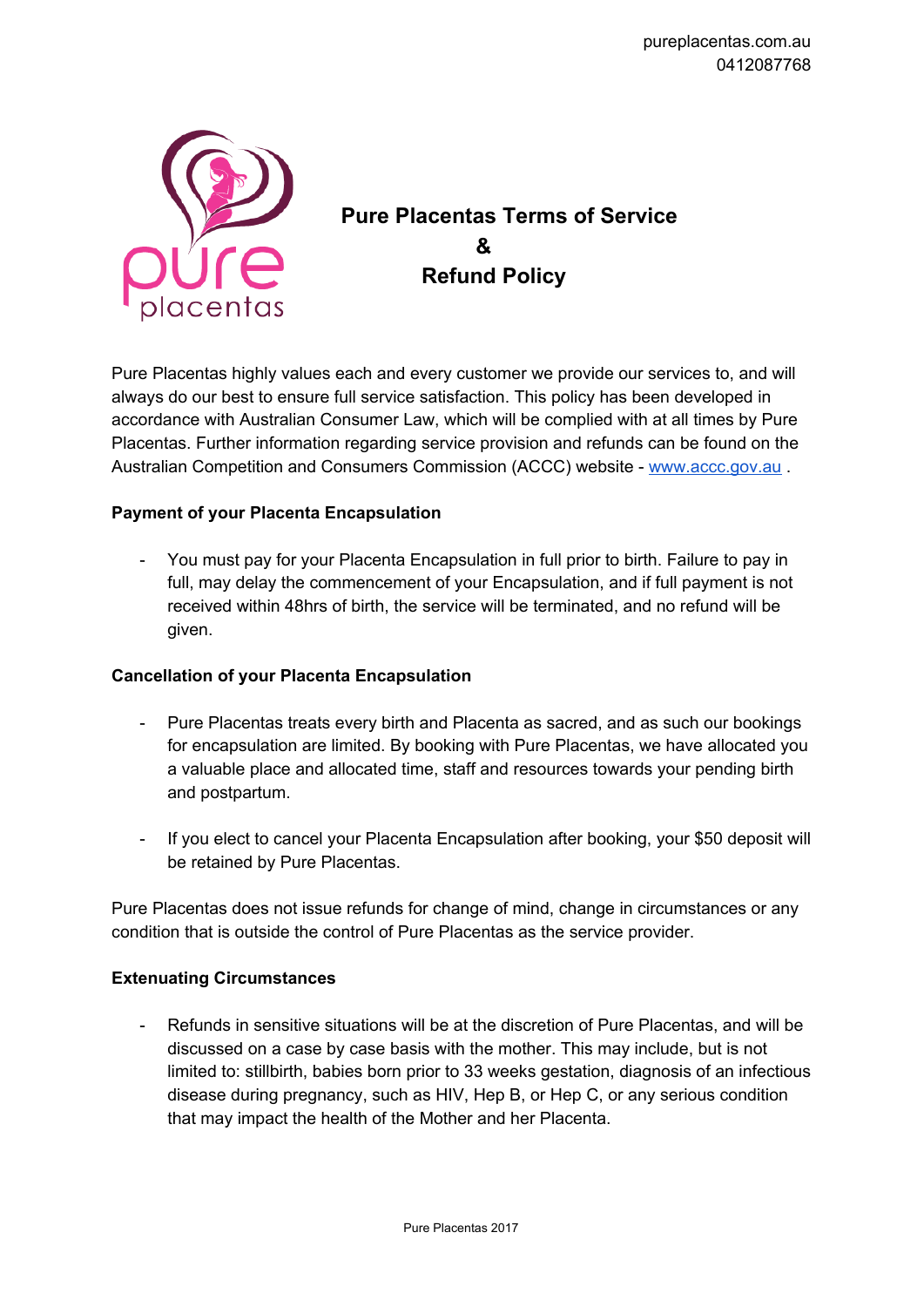# **Eligibility for a Refund**

A Refund will be issued by Pure Placentas in the following circumstances:

- A severe Uterine or Placental infection is detected, which makes the Placenta unsuitable for Encapsulation. A pathology report of the infectious tissue and/or swab samples is required to be provided to Pure Placentas.
- Pure Placentas deems your Placenta unsuitable for Encapsulation following assessment in our Placenta Lab, and when correct handling/packaging has been adhered to as per the instructions in your Placenta Handling and Transportation Guide.
- Pure Placentas cannot provide your Placenta Encapsulation service for reasons deemed to be within our control, such as available staff, lab facilities or similar service related issues. In these unforeseen circumstances, Pure Placentas will make every effort to rectify the issue with you and provide the service within 48 hours of contact. If the service cannot be commenced within this timeframe, you will be eligible for a refund.

#### **Exclusion from Refund**

It is the responsibility of the woman to ensure her Placenta is handled and stored correctly and in accordance with the Placenta Handling and Transport Guide provided to her by Pure Placentas. A refund will not be issued in circumstances where the Placenta has been stored or handled incorrectly prior to Pure Placentas receiving it.

## **Processing Your Refund**

- A refund may only be granted if it is applied for in writing to Pure Placentas, in accordance with this policy, and within a reasonable timeframe.
- A refund cannot be processed until the VIP Placenta Esky is returned to Pure Placentas.
- A Pathology report of the placental tissue and/or swabs which includes the mothers details, must be provided to Pure Placentas for a refund to be issued. This report can be requested from the hospital or laboratory, under the Freedom of Information Act 1992.
- Once these conditions have been complied with, your refund will be approved and funds returned to you within 28 days by Pure Placentas. Refunds will be paid through our invoicing application, to the same card which the service was purchased on. If a